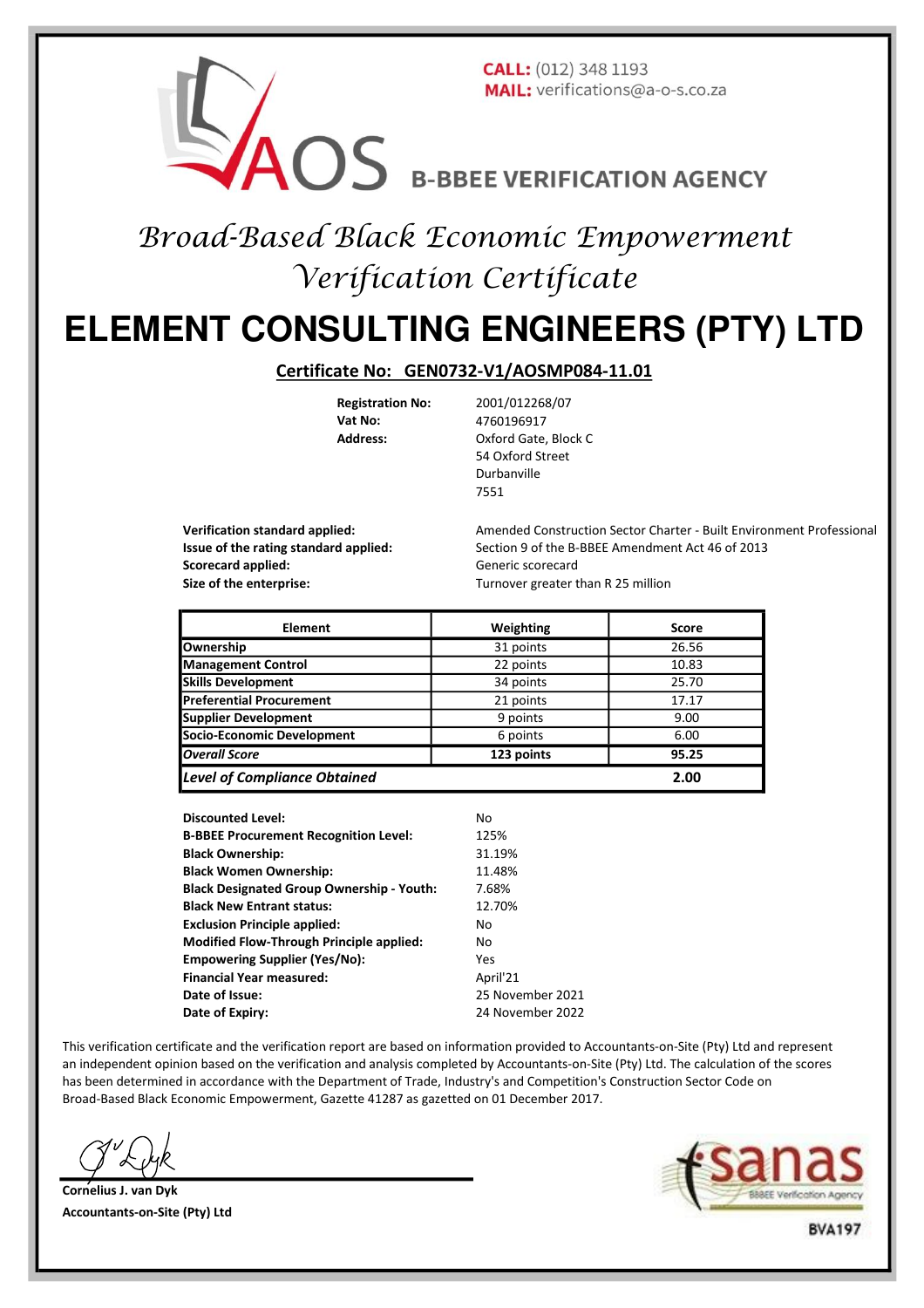**Name of Measured Entity:**<br>**Centificate Number:** ELEMENT CONSULTING ENGINEERS (PTY) LTD<br>**GEN0732-V1/AOSMP084-11.01 Certificate Number:** GEN0732-V1/AOSMP084-11.01



 $\overline{1}$ 

### **STATEMENT 100: MEASUREMENT OF THE OWNERSHIP ELEMENT**

| Weighting     | Criteria                                                                               | Weighting      | Compliance    | Score |
|---------------|----------------------------------------------------------------------------------------|----------------|---------------|-------|
| <b>Points</b> |                                                                                        | <b>Points</b>  | <b>Target</b> |       |
|               | <b>1.1. VOTING RIGHTS</b>                                                              |                |               |       |
| 27            | 1.1.1. Exercisable Voting Rights in the Entity in the hands of Black people            | 5.5            | 32.50%        | 5.28  |
|               | 1.1.2. Exercisable Voting Rights in the Entity in the hands of Black women             | $\overline{2}$ | 10%           | 2.00  |
|               | <b>1.2. ECONOMIC INTEREST</b>                                                          |                |               |       |
|               | 1.2.1. Economic Interest in the entity to which Black people are entitled              | 5.5            | 32.50%        | 5.28  |
|               | 1.2.2. Economic Interest in the entity to which Black women are entitled               | 2              | 10%           | 2.00  |
|               | 1.2.3. Black designated groups or Collective enterprises                               | 3              | 5%            | 3.00  |
|               | 1.2.4. Black new entrants                                                              | 5              | 6%            | 5.00  |
|               | <b>1.3. REALISATION POINTS</b><br>Annexure                                             |                |               |       |
|               |                                                                                        |                |               |       |
|               | 1.3.1. Net Value                                                                       | 4              | CSC100 (E)    | 4.00  |
|               | <b>1.4. BONUS POINTS</b>                                                               |                |               |       |
| 4             | 1.4.1. Excercisable voting rights in the entity in the hands of black people above 50% | $\mathbf{1}$   | Yes           | 0.00  |
|               | 1.4.2. Excercisable voting rights in the entity in the hands of black people above 75% | $\overline{2}$ | Yes           | 0.00  |
|               | 1.4.3. Excercisable voting rights in the entity in the hands of black women above 50%  | 1              | Yes           | 0.00  |
| <b>Total</b>  |                                                                                        | 31             |               | 26.56 |

|                            | STATEMENT 200: MEASUREMENT OF THE MANAGEMENT CONTROL ELEMENT                         |                            |                             |       |  |  |
|----------------------------|--------------------------------------------------------------------------------------|----------------------------|-----------------------------|-------|--|--|
| Weighting<br><b>Points</b> | <b>Criteria</b>                                                                      | Weighting<br><b>Points</b> | Compliance<br><b>Target</b> | Score |  |  |
|                            | <b>2.1. BOARD PARTICIPATION</b>                                                      |                            |                             |       |  |  |
| 4.5                        | 2.1.1. Exercisable voting rights of black board members                              | 2.5                        | 50%                         | 2.50  |  |  |
|                            | 2.1.2. Exercisable voting rights of black female board members                       | $\mathbf{1}$               | 20%                         | 1.00  |  |  |
|                            | 2.1.3. Black executive directors as a percentage of all executive directors          | 2.5                        | 50%                         | 2.50  |  |  |
|                            | 2.1.4. Black female executive directors as a percentage of all executive directors   | $\mathbf{1}$               | 20%                         | 1.00  |  |  |
|                            | <b>BONUS POINTS</b>                                                                  |                            |                             |       |  |  |
|                            | 2.1.5. Exceeding the target for black executive directors in 2.1.3 above             | $\mathbf{1}$               | >50%                        | 1.00  |  |  |
|                            | 2.1.6. Exceeding the target for black female executive directors in 2.1.4 above      | $\mathbf{1}$               | >20%                        | 0.00  |  |  |
|                            | <b>2.2. OTHER EXECUTIVE MANAGEMENT</b>                                               |                            |                             |       |  |  |
|                            | 2.2.1. Black Executive Management as a percentage of all Executive Management        | $\overline{2}$             | 60%                         | 0.40  |  |  |
|                            | 2.2.2. Black female Executive Management as a percentage of all Executive Management | $\mathbf{1}$               | 30%                         | 0.00  |  |  |
|                            | <b>2.3. SENIOR MANAGEMENT</b>                                                        |                            |                             |       |  |  |
|                            | 2.3.1 Black employees in Senior Management as a percentage of all Senior Management  | $\overline{2}$             | 60%                         | 0.24  |  |  |
|                            | 2.3.2 Black female employees in Senior Management as a percentage of all             | $\mathbf{1}$               | 30%                         | 0.00  |  |  |
|                            | Senior Management                                                                    |                            |                             |       |  |  |
|                            | 2.4. MIDDLE MANAGEMENT                                                               |                            |                             |       |  |  |
|                            | 2.4.1 Black employees in Middle Management as a percentage of all Middle Management  | 1.5                        | 75%                         | 0.26  |  |  |
|                            | 2.4.2 Black female employees in Middle Management as a percentage of all             | $\mathbf{1}$               | 30%                         | 0.17  |  |  |
|                            | Middle Management                                                                    |                            |                             |       |  |  |
|                            | <b>2.5. JUNIOR MANAGEMENT</b>                                                        |                            |                             |       |  |  |
|                            | 2.5.1 Black employees in Junior Management as a percentage of all                    | $\Omega$                   | 0%                          | 0.00  |  |  |
|                            | Junior Management                                                                    |                            |                             |       |  |  |
|                            | 2.5.2 Black female employees in Junior Management as a percentage of all             | 0                          | 0%                          | 0.00  |  |  |
|                            | Junior Management                                                                    |                            |                             |       |  |  |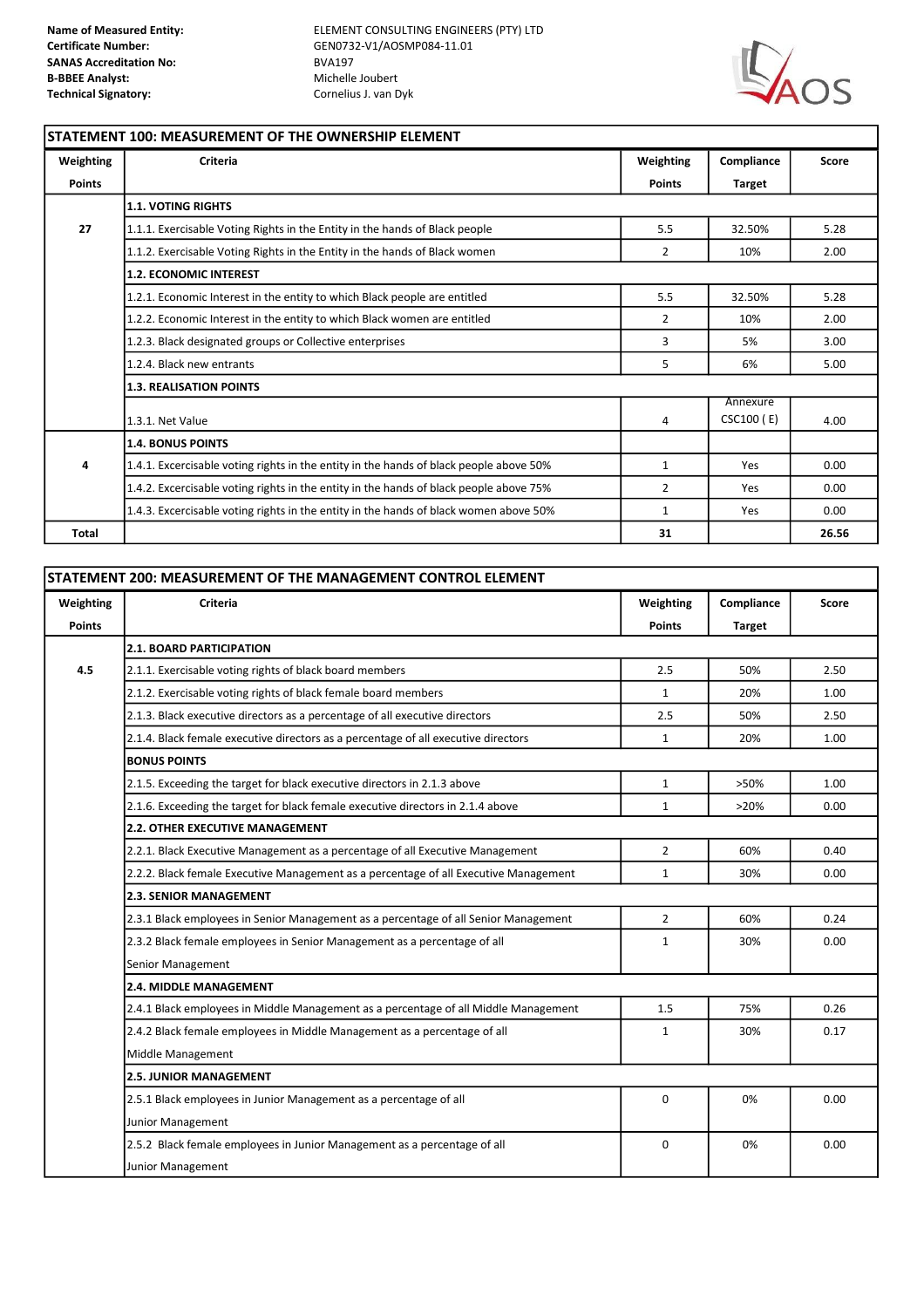**Name of Measured Entity:**<br>**Centificate Number:** ELEMENT CONSULTING ENGINEERS (PTY) LTD<br>**GEN0732-V1/AOSMP084-11.01 Certificate Number:** GEN0732-V1/AOSMP084-11.01



#### **STATEMENT 200: MEASUREMENT OF THE MANAGEMENT CONTROL ELEMENT**

| Weighting     | Criteria                                                                                | Weighting      | Compliance | Score |
|---------------|-----------------------------------------------------------------------------------------|----------------|------------|-------|
| <b>Points</b> |                                                                                         | <b>Points</b>  | Target     |       |
|               | <b>2.6. EMPLOYEES WITH DISABILITIES</b>                                                 |                |            |       |
|               | 2.6.1 Black employees with disabilities as a percentage of all office based employees   | 0.5            | 2%         | 0.29  |
|               | <b>2.7. BLACK PROFESSIONALS</b>                                                         |                |            |       |
|               | 2.7.1 Black professionally registered employees as a percentage of all                  | $\overline{2}$ | 50%        | 0.67  |
|               | professionally registered employees                                                     |                |            |       |
|               | <b>2.8. BONUS POINTS</b>                                                                |                |            |       |
|               | 2.8.1. Black employees that are "youth" as defined by the National Youth Commission     |                | 30%        | 0.80  |
|               | Act of 1996, as a percentage of all employees using the adjusted recognition for gender |                |            |       |
| Total         |                                                                                         | 4.5            |            | 10.83 |

| Weighting     | Criteria                                                                                                 | Weighting      | Compliance     | Score |  |  |
|---------------|----------------------------------------------------------------------------------------------------------|----------------|----------------|-------|--|--|
| <b>Points</b> |                                                                                                          | <b>Points</b>  | <b>Target</b>  |       |  |  |
|               | 3.1. SKILLS DEVELOPMENT EXPENDITURE ON ANY PROGAMME SPECIFIED IN THE LEARNING PROGRAMME MATRIX (LPM) FOR |                |                |       |  |  |
| 34            | BLACK PEOPLE AS A PERCENTAGE OF THE LEVIABLE AMOUNT                                                      |                |                |       |  |  |
|               | 3.1.1. Skills development expenditure on black people as a percentage of                                 | $\overline{7}$ | 2.5%           | 1.77  |  |  |
|               | the Leviable Amount                                                                                      |                |                |       |  |  |
|               | 3.2. THE PROPORTION OF SKILLS DEVELOPMENT EXPENDITURE ON BLACK PEOPLE BY THE MEASURED ENTITY USING THE   |                |                |       |  |  |
|               | ADJUSTED RECOGNITION FOR GENDER EXPENDED ON THE FOLLOWING CATEGORIES OF BLACK PEOPLE:                    |                |                |       |  |  |
|               |                                                                                                          |                | % Contribution |       |  |  |
|               |                                                                                                          |                | of African     |       |  |  |
|               | 3.2.1. African people (as defined in the STATS SA EAP)                                                   | 2              | People to EAP  | 1.99  |  |  |
|               | 3.2.2. Black Management (Executive, Senior and Middle Management Categories)                             | 3              | 15.00%         | 3.00  |  |  |
|               | 3.2.3. Black Management (Junior Management Category)                                                     | $\mathbf 1$    | 10.00%         | 1.00  |  |  |
|               | 3.2.4. Bursaries or Scholarships for Black People                                                        | $\overline{4}$ | 15.00%         | 3.37  |  |  |
|               |                                                                                                          |                |                |       |  |  |
|               | 3.3.1. Number of black people participating in Category A, B, C or D Learning                            | $\overline{4}$ | 2.50%          | 4.00  |  |  |
|               | Programmes as per the Learning Programme Matrix, as a percentage of the total                            |                |                |       |  |  |
|               | number of employees                                                                                      |                |                |       |  |  |
|               | 3.3.2. Number of black employees registered as candiates with industry professional                      | $\overline{a}$ | 60.00%         | 2.56  |  |  |
|               | registration bodies as a percentage of the total number of such registered employees                     |                |                |       |  |  |
|               | 3.3.3. Number of black people with disabilities on Category A, B, C or D learning                        | $\mathbf{1}$   | 5.00%          | 1.00  |  |  |
|               | programmes as per the Learning Programme Matrix, as a percentage of black                                |                |                |       |  |  |
|               | office based learners on those learning programmes                                                       |                |                |       |  |  |
|               | 3.4. MENTORSHIP                                                                                          |                |                |       |  |  |
|               | 3.4.1. Implementation of an approved and verified mentorship programme                                   | 3              | Yes            | 3.00  |  |  |
|               | 3.5. BONUS POINTS                                                                                        |                |                |       |  |  |
|               | 3.5.1. Number of black people absorbed by the measured entity at the end                                 | $\mathbf{1}$   | 100%           | 0.00  |  |  |
|               | of a Category A, B, C or D learning programme                                                            |                |                |       |  |  |
|               | 3.5.3. The numer of black employees who registered as professionals with                                 | 4              | 60%            | 4.00  |  |  |
|               | industry professional bodies as a percentage of all employees who registered                             |                |                |       |  |  |
|               | as such in the measurement period                                                                        |                |                |       |  |  |
| Total         |                                                                                                          | 34             |                | 25.70 |  |  |